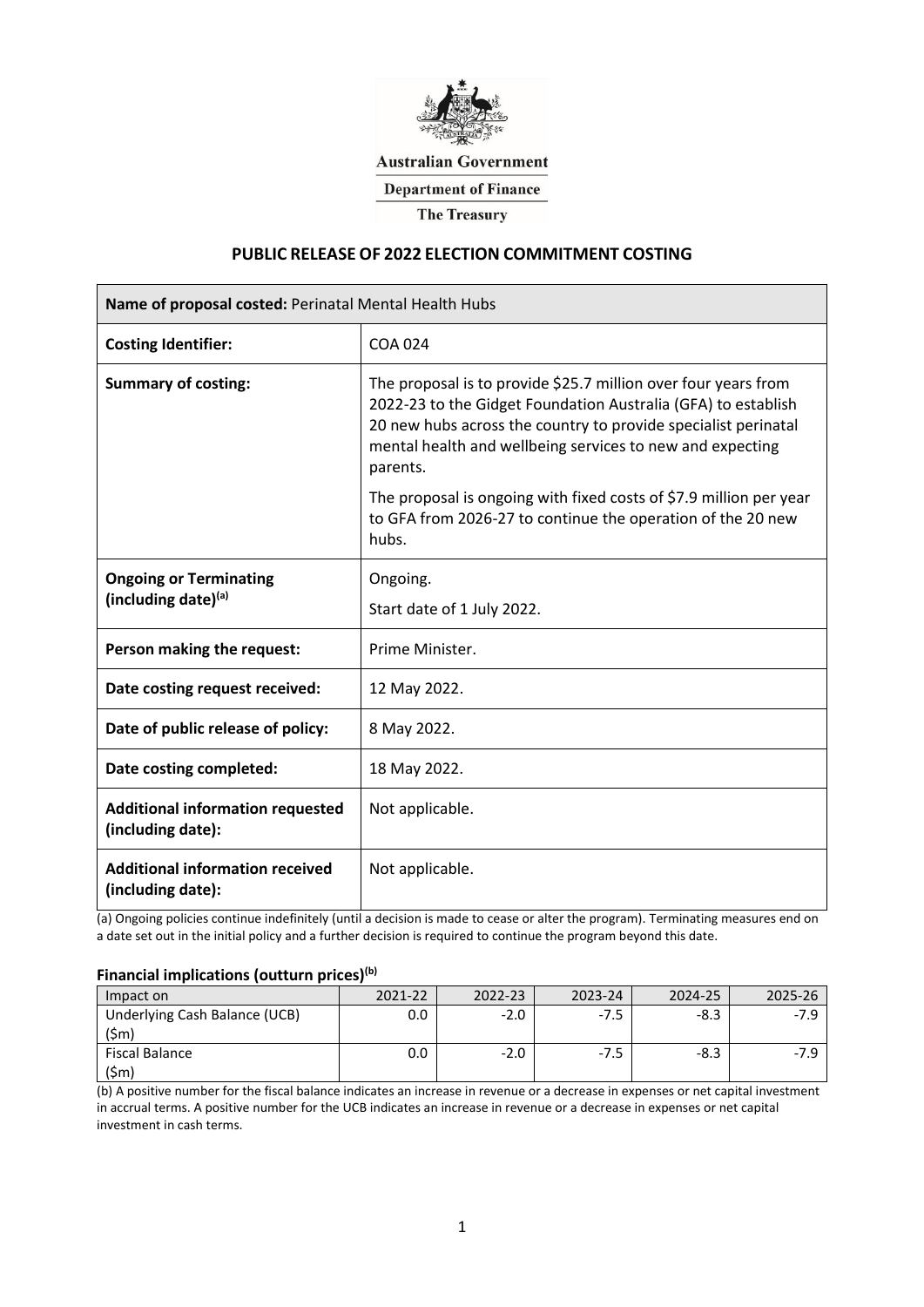## **Where relevant, state that the proposal has been costed as a defined or specified amount.**

The proposal has been costed as a specified amount.

**Where relevant, include separate identification of revenue and expense components.** 

Not applicable.

**Where appropriate, include a range for the costing or sensitivity analysis.**

Not applicable.

**Qualifications to the costing (including reasons for the costing not being comprehensive).**

Not applicable.

### **Where relevant, explain effects of departmental expenses.**

As specified in the costing request, the Department of Health would absorb the associated departmental costs.

**Where relevant, explain the reason for any significant differences between the assumptions specified in a party costing request and those used in a Treasury or Finance costing.**

Not applicable.

**Other comments** *(including reasons for significant differences between the estimated impact on the fiscal and underlying cash balances).*

## **Where relevant, include an explanation of the medium-term implications of the proposal. (c)**

Not applicable.

(c) Information on the medium term implications will be provided if the cost of the policy is expected to be significantly different beyond the forward estimates period. The medium term is considered to be the 7 years after the current forward estimates.

### **Background information**

### **Costing methodology used:**

The proposal is an ongoing fixed rate grant to the Gidget Foundation Australia (GFA), to support the creation of 20 new hubs to provide perinatal psychological services to new and expecting parents. The hubs are proposed to be progressively rolled out as follows:

- 2022-23: 4 hubs.
- 2023-24: 16 hubs.
- 2024-25: 20 hubs.

The grant funding for new hubs is fixed at \$488,500 per hub in their first year and \$397,000 per hub annually from their second year onwards.

No indexation is applied to future years' costs.

It is assumed that costs outside the scope of the provision of psychological services, and any additional costs relating to the operation of the 20 new hubs will be covered through existing mechanisms established by GFA, including funding or in-kind contributions provided by third parties.

The total cost of the policy is \$25.65 million, this has been rounded to \$25.7 million.